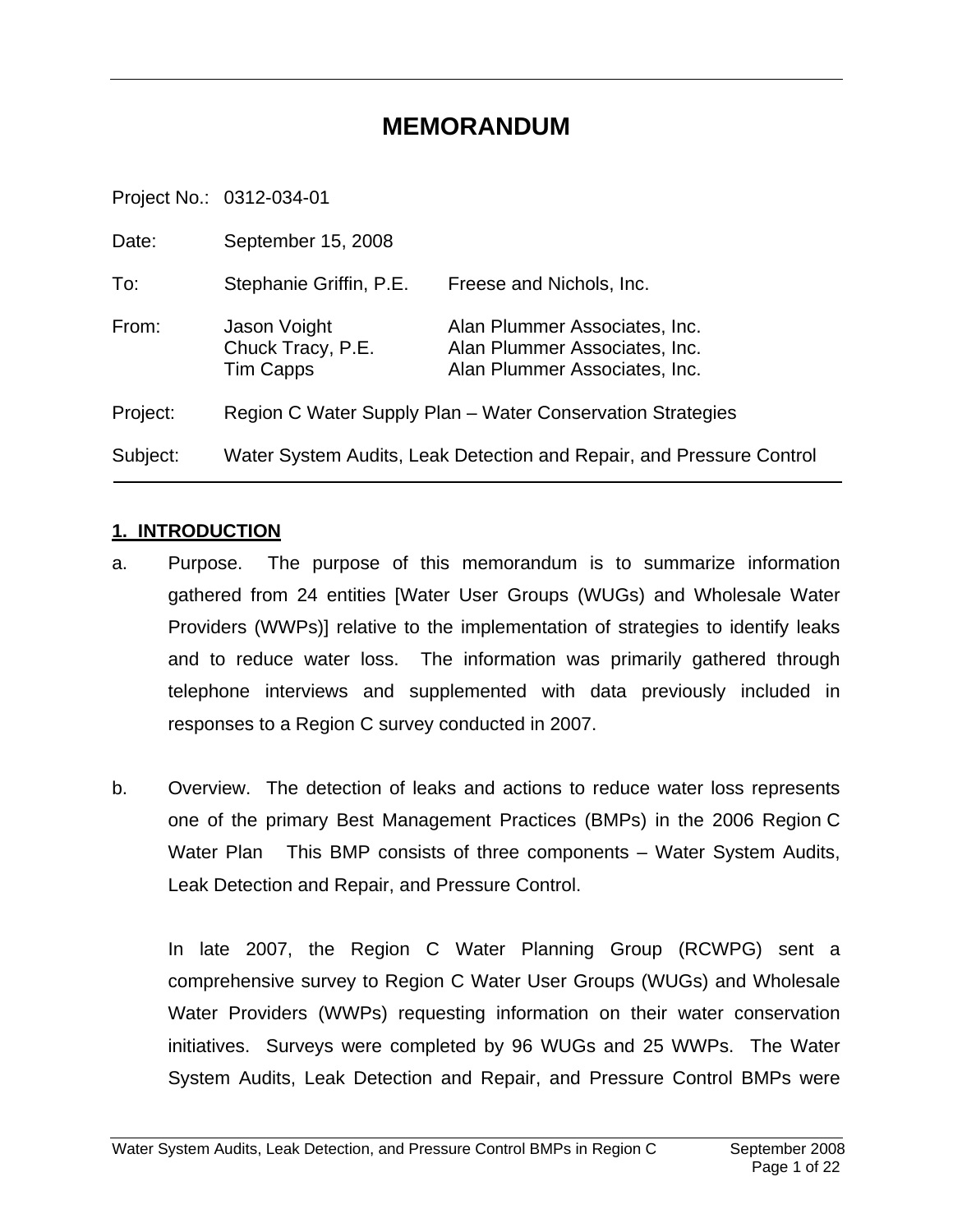reported being utilized by 55 percent of the responding WUGs and 48 percent of the responding WWPs. These percentages were second only to the Public Awareness and School Education BMP. Seventy five percent of the respondents using this BMP rated this practice to be "somewhat or very effective." The respondents provided very little quantitative data or specific cost information on water savings.

In February 2008, 24 WWPs and WUGs were contacted by telephone to gather more information about this BMP. A listing of the selected entities is included in Attachment A.

# **2. CONSIDERATIONS**

The BMP strategy to identify and reduce the quantities of water lost from systems consists of four components 1.) *Water System Audits, 2.) Leak Detection and Repair, 3.) Pressure Control*, and 4.)*Water Meter Replacement and Upgrades.* 

a. Water System Audits. Since 2003, water system utility audits are mandated by HB 3338 (78th Texas Legislature 2003) for retail public water utilities in Texas that provide potable water. The Texas Water Development Board (TWDB) is the implementing state agency responsible for collecting and processing the water audit information. The bill required retail public utilities that provide potable water to "perform and file with the TWDB a water audit computing the utility's most recent annual system water loss" every five years. Under this authority, the TWDB instituted new water audit reporting requirements that require retail public utilities to carefully audit their system water use at least once every five years; to estimate system water use in standard, well-defined categories; and to report their first set of water loss data to the TWDB by March 31, 2006. Attachment B includes a listing of retail public water utilities within the Region C area that submitted a water loss audit to the TWDB for 2005.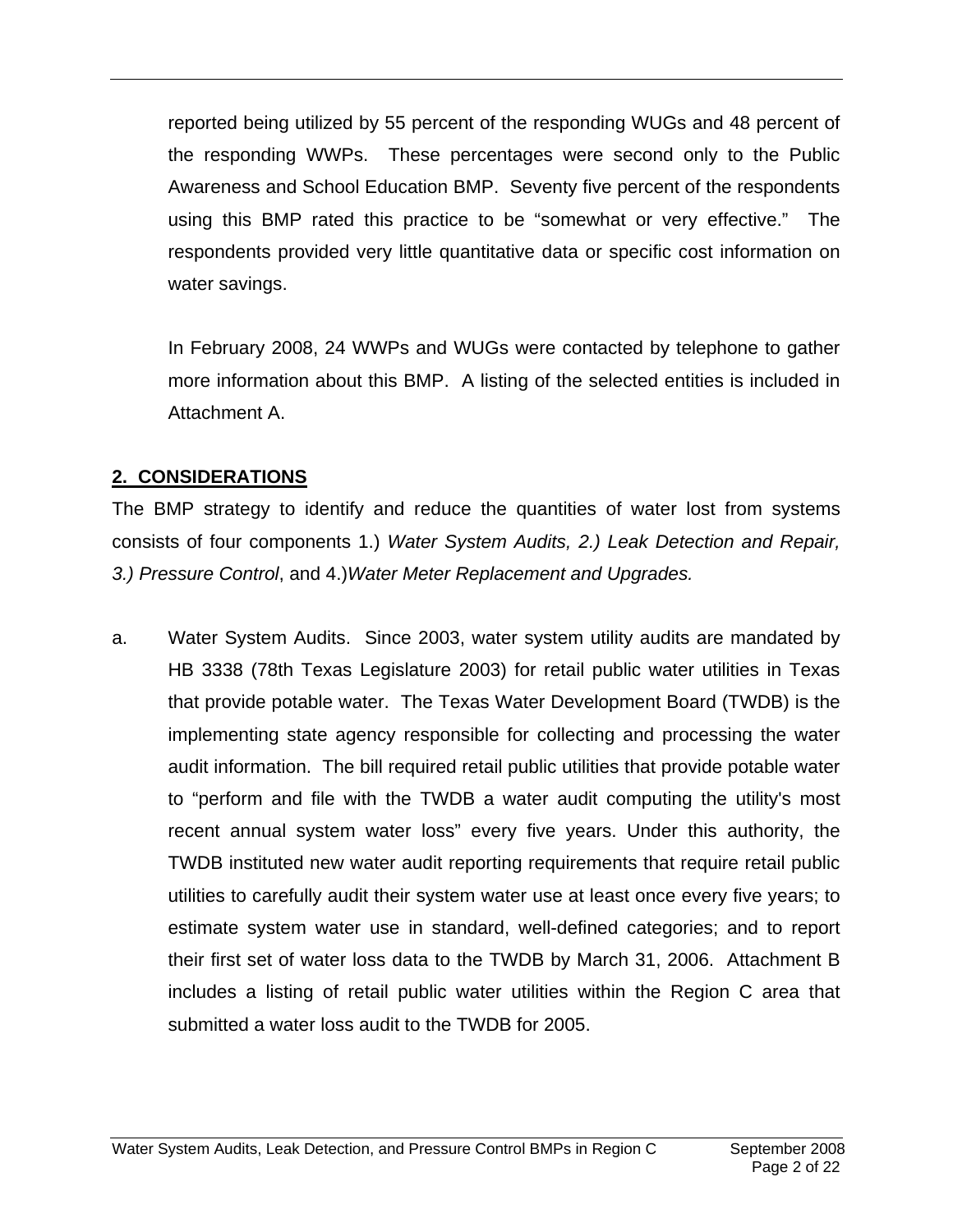The new water audit reporting requirements follow a methodology that is recommended by the International Water Association (IWA) and the American Water Works Association (AWWA) Water Loss Control Committee. This methodology relies on strictly defined water use categories and water loss performance indicators and is becoming the international water loss accounting standard.

In 2006, an assessment of the first set of audit submissions was conducted jointly by Alan Plummer Associates, Inc. and Water Prospecting and Resource Consulting, LLC and documented in the report, *Analysis of Water Loss as*  Reported by Public Water Suppliers in Texas, dated January 2007<sup>1</sup>.

Significant conclusions in the report:

- *Approximately half of retail public utilities in Texas (representing 84 percent of the State's population) reported their water loss data.*
- *A substantial amount of water was attributed to a "balancing adjustment" (entries made to reconcile difference in water supplied with water delivered or*  lost from the system, and is therefore not attributed to any water use *category), causing significant uncertainty in estimates of water loss.*
- *Because of the large balancing adjustment entries, some of the utilities may have underestimated their real water loss (water that was physically lost from the system, such as main breaks and leaks, customer service line breaks and leaks, storage overflows, and others).*
- *Reporting utilities experienced an average total water loss of 5.6 to 12.3 percent of all water entering the reporting systems (the range is due to uncertainty regarding the balancing adjustment). Total water loss includes real loss (as defined parenthetically above) and apparent loss (water that was not accurately measured and billed to a customer, such as unauthorized*

 $\overline{a}$ 

<sup>1</sup> *An Analysis of Water Loss as Reported by Public Water Suppliers in Texas – Final Report* by Alan Plummer Associates, Inc. and Water Prospecting and Resource Consulting, LLC. Funded by the Texas Water Development Board, January 24, 2007.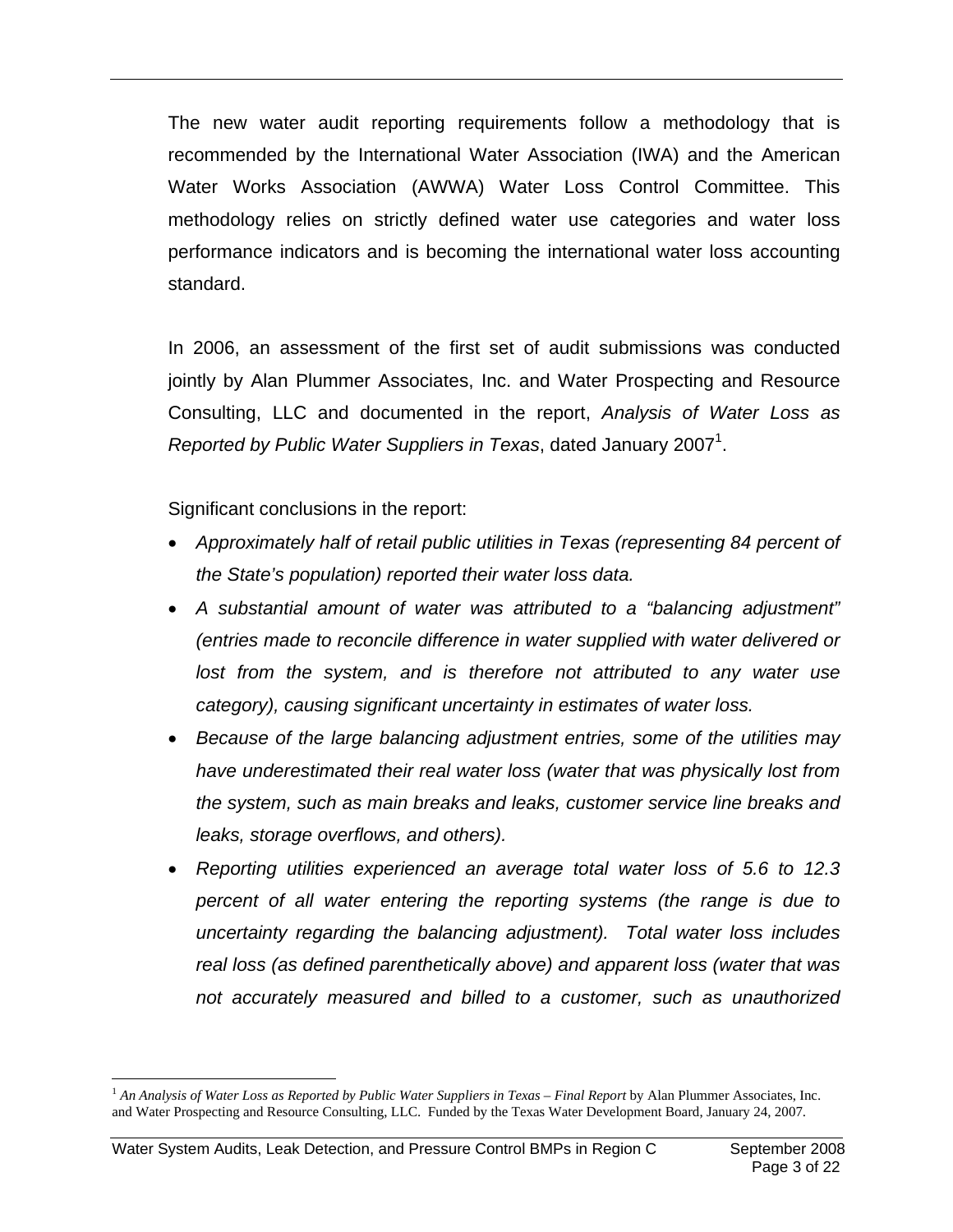*consumption, customer meter under-registering, and billing adjustment and waivers).* 

• *The State of Texas's median reported real loss on a mile of main per day basis is 233 gallons/mile/day. The State of Texas's median reported real loss on a per service connection per day basis is 18.8 gallons/connection/day. Notwithstanding other uncertainties, the results of the statewide audit submittals indicated the median statewide real loss is only 23 percent of the lowest identified real loss for selected utilities in North America. Although this could indicate excellent or superior performance regarding system maintenance and operation, it appears more likely to be an indication of imprecise data and results.* 

In any event, system audits are now required of water utilities, which if prepared in strict accord with the reporting protocols should provide quantifiable data of water savings related to water system audits.

b. Leak Detection and Repair. Leak Detection and Repair is an important component of system operation and maintenance. Conducting a proactive approach instead of a reactive approach to leak detection and repair represents an action that is an effective BMP. Employing electronic equipment for detecting line leaks can also be a beneficial BMP. It is noted that utilities that have practiced proactive leak detection and repair and have used electronic leak detecting equipment already benefit from this BMP. Therefore, identifying this as a new BMP will not result in as much water savings as that which would be achieved by entities that are implementing this BMP for the first time.

The size of the utility will have a bearing on the leak detection program. For small utilities, there may be no increase in their maintenance staff to successfully implement a BMP. Utility systems in small cities or utility districts may enjoy a high level of leak detection and repair since the maintenance staff is usually intimately familiar with the system and its customer base.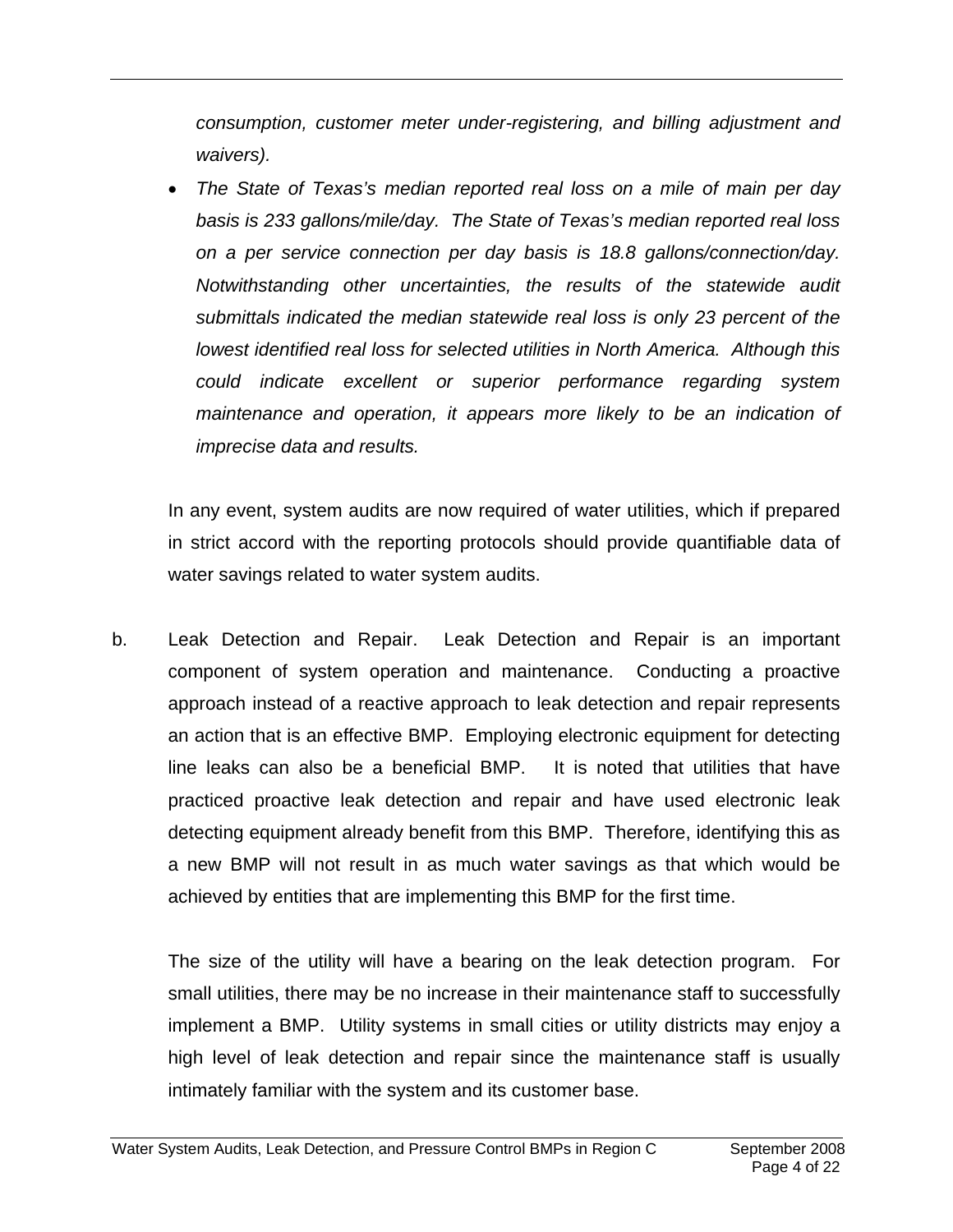Large utilities have a revenue stream that allows for the procurement of specialized equipment (e.g. water leak detection devices, etc.). They can also more easily undertake capital programs for utility line replacements. Most large utilities serve a customer base with core areas that are greater than 50 years old. Because of the age of the infrastructure, maintenance and system upgrades require aggressive leak detection and repair programs to prevent increased or continued water loss from aging infrastructure.

Challenges to mid-sized utilities vary. Some have similar age problems like the larger utilities. Others have growth patterns that are more recent, and their utility systems are more modern resulting in potentially less water loss through the system.

- c. Pressure Control. Pressure control envisions modulating pressure in the system to reduce line pressures when the demand is not present. The direct effect is to minimize the volume of water lost to line leaks at the times when the pressure is reduced. Constraints to the concept of system pressure modulation are (1) the need to supply adequate water for fire fighting at all times, (2) the need to refill water storage tanks during off-peak hours, and (3) the need for SCADA systems and advanced technology valving to efficiently implement a pressure control program.
- d. Water Meter Replacement and Upgrades. A viable water meter management program is a mandatory component of the Water System Audits, Leak Detection and Repair, and Pressure Control BMP. Water meters have predetermined timeframes where the device performs with high accuracy. Therefore to maintain accuracy over time, meters must be replaced regularly. The level of sophistication among types of meters and meter reading systems is growing. Automated Meter Reading (AMR) technology is becoming employed more frequently in water utility systems. However, the most important facet of water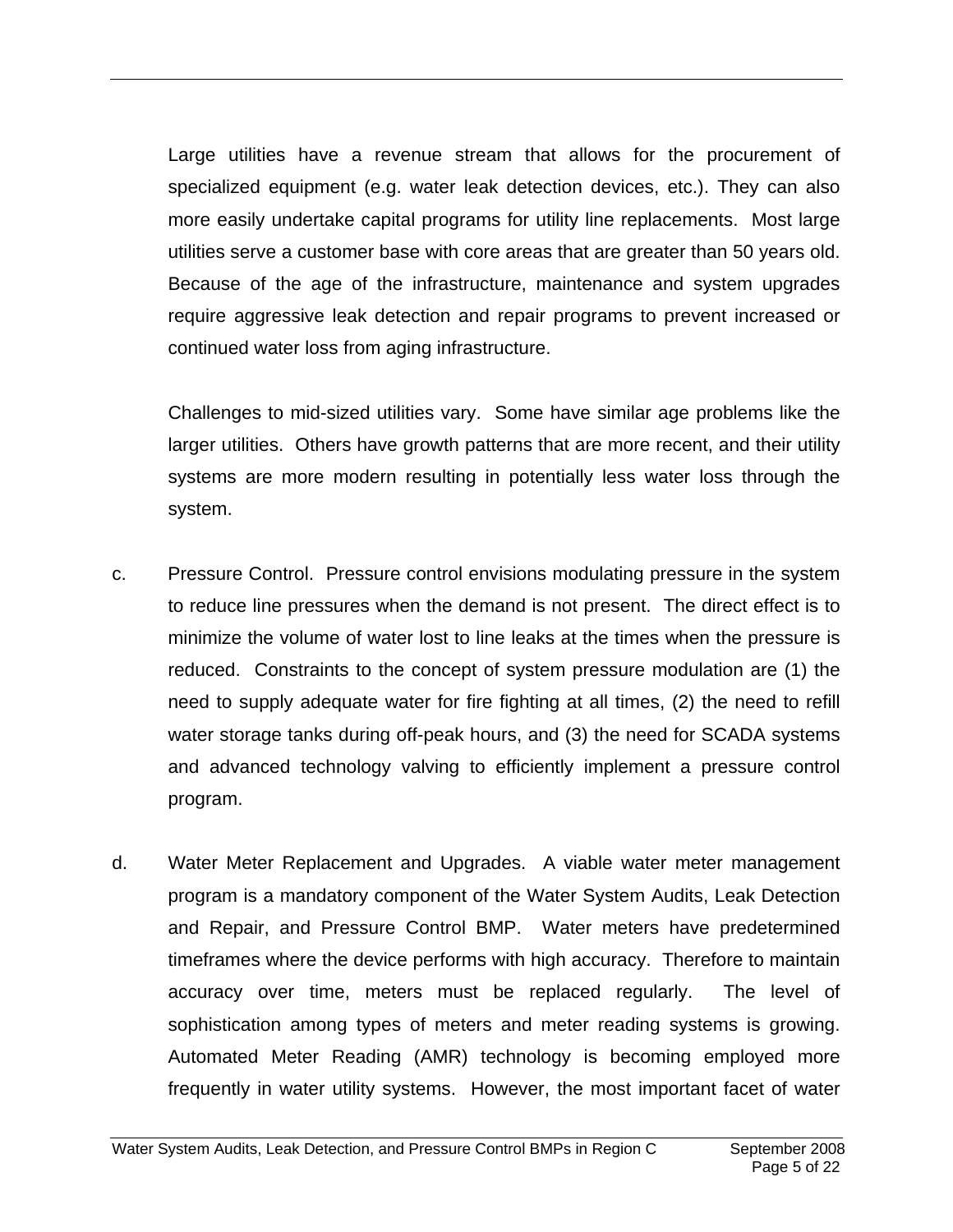meters is the use of the information once the meter has been read. The comparative information can indicate the potential of a water leak. The type of water meter, the method of reading it, and the recoding system are economic choices. The use of the information and the accuracy of the meter system are the most important components of the BMP.

# **3. SURVEY RESULTS**

In general there is much activity and use of this BMP. Many of the respondents noted the importance of this BMP's contributions in improving water conservation. However, procedures and protocols to quantify the effectiveness of water system audits, leak detection and repair, and pressure control were not evident from many of the WUGs and WWPs based on their responses.

- a. Water System Audits. Accurate water system audits are critical for identifying water losses and the potential for conservation. If audits are performed on the cycle required by HB 3338, then the next comprehensive audits performed by water suppliers will be due in 2011. The report, *Analysis of Water Loss as Reported by Public Water Suppliers in Texas*, recommended increasing the frequency of the audits. Because of uncertainties in the information provided in the audits, it would be of value to conduct comprehensive audits annually in order to gain more experience in the audit system and to focus on better categorization of whether the water is used or lost to the system.
- b. Leak Detection and Repair.In general, survey respondents were not able to quantify water savings from this BMP. The level of leak detection varied from water supplier to water supplier. The larger the population served, the more budget and manpower was dedicated to the program. The following are three examples of the program identified with the water supplier.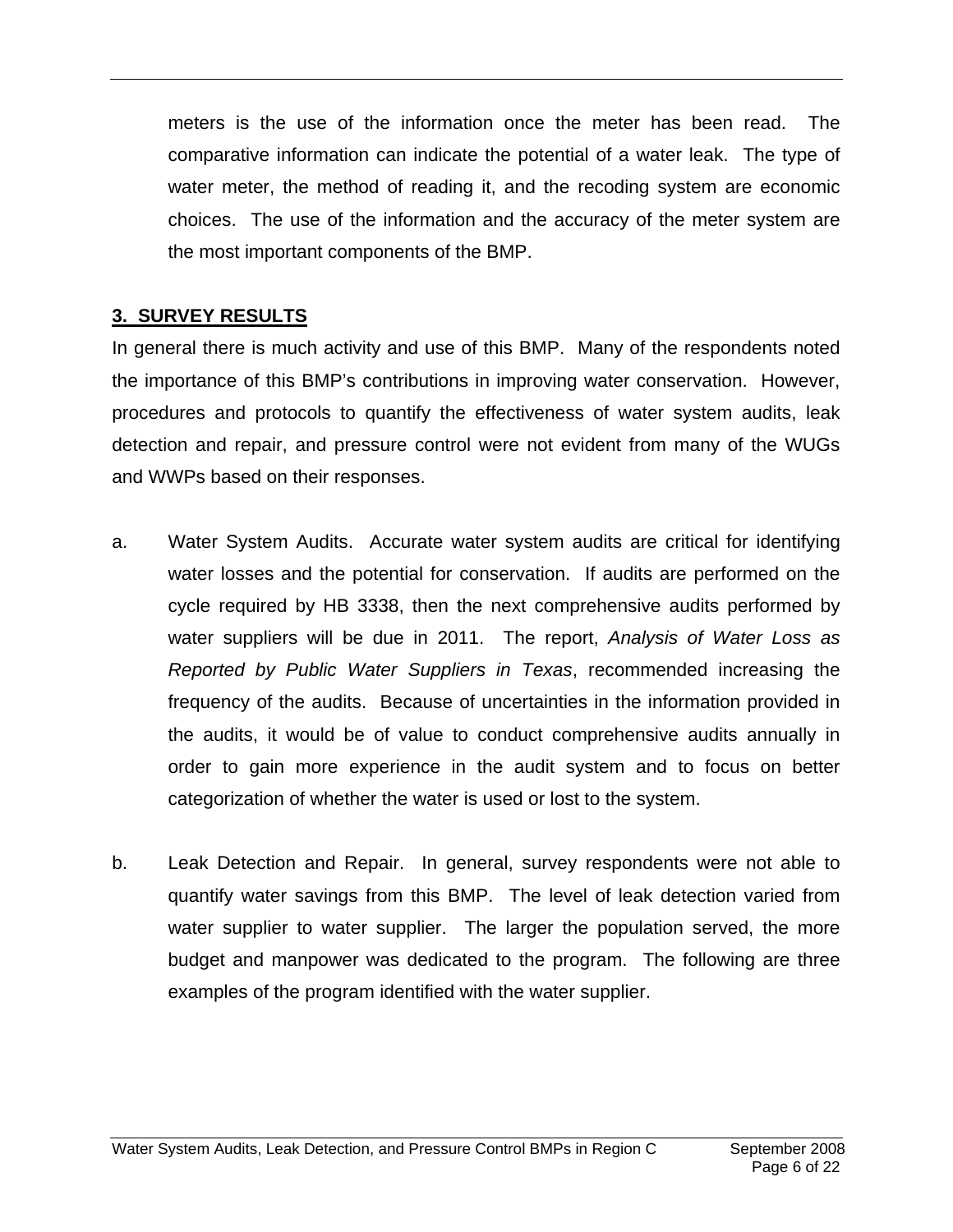### *North Texas Muncipal Water District (Wholesale Water Provider)*

The North Texas Muncipal Water District (NTMWD) monitors the losses of their 72 retail customers. The NTMWD estimates overall water losses at five percent.

In October 2000, the NTMWD established a preventative maintenance crew to check air valves, blow-offs, and isolation valves. During these inspections, the crew checks the system for leaks. If leaks are identified, those systems are scheduled. For Fiscal Year (FY) 2008-2009, the NTMWD intends two add two additional employees to this team. In addition to the preventative maintenance crew, the NTMWD administers an eddy current testing program to assess pipeline integrity.

The NTMWD budgets \$50,000 for valve testing and \$500,000 for the pipeline integrity program.

# *City of Dallas (Population > 1,200,000)*

Beginning in Fiscal Year (FY) 2004, the Dallas Water Utilities (DWU) expanded its water main replacement programs to attain a 75-year replacement cycle. In FY 2007, an additional leak detection crew was budgeted in order to advance the leak detection program. An additional leak detection crew is scheduled to be added to the program beginning in FY 2009.

Dallas Water Utilities employs an innovative leak detection program, which utilizes a variety of technologies to detect, locate, and repair leaks in both its water distribution and transmission systems. During FY 2006, this program located over 200 leaks in Dallas' water distribution system, for an annual savings estimated at 100 million gallons of water. Beginning in FY 2005, Dallas expanded its leak detection program to include the use of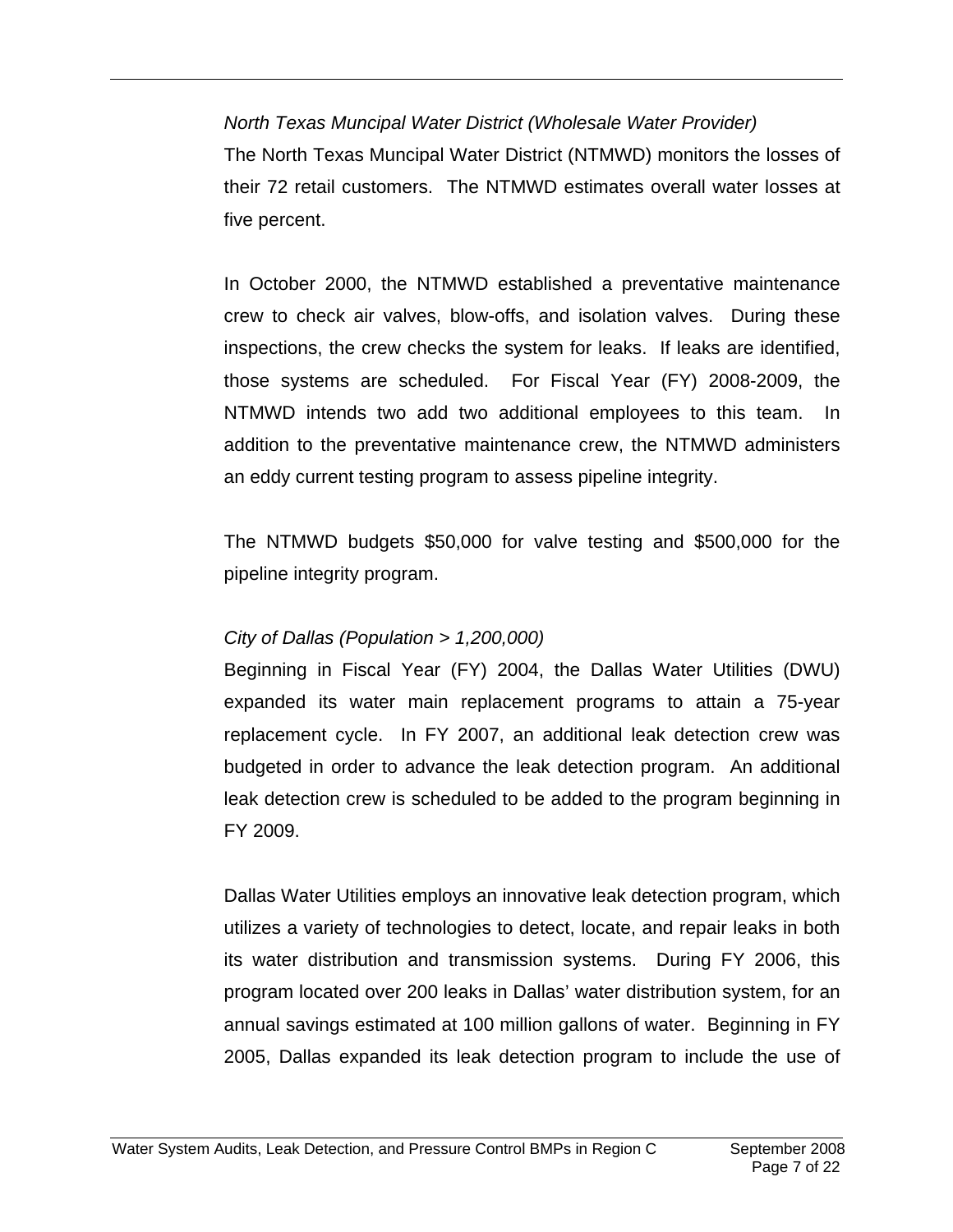remote sensing acoustical technology (Sahara<sup>®</sup> leak location system) on its large diameter transmission mains.

The City of Dallas budgets \$405,000 per year for leak detection and an additional \$3,500,000 per year for line repairs.

# *City of Allen (Population <80,000)*

The City of Allen has an aggressive water conservation program. The water department contributes financially to the salary of one code enforcement officer (pays ½ of the salary and benefits (*\$45,500*) of one code enforcement officer) to address water conservation issues. The city is typical of rapidly growing cities in north central Texas. It reports that 75 percent of its infrastructure is less than 15 years old. Accordingly, it has no short-range plans to increase its maintenance budget to add additional leak detection crews. The City has purchased electronic leak detection equipment to assist its crews in leak detection. Anecdotally, the City reported that it discovered a leak, which was discharging to a storm sewer. This leak detection and subsequent repair resulted in a one-time savings of several million gallons.

Tables 1A and 1B provide representative information regarding responses from WWPs and WUGs. The respondents were grouped in terms of large, medium, and small water suppliers.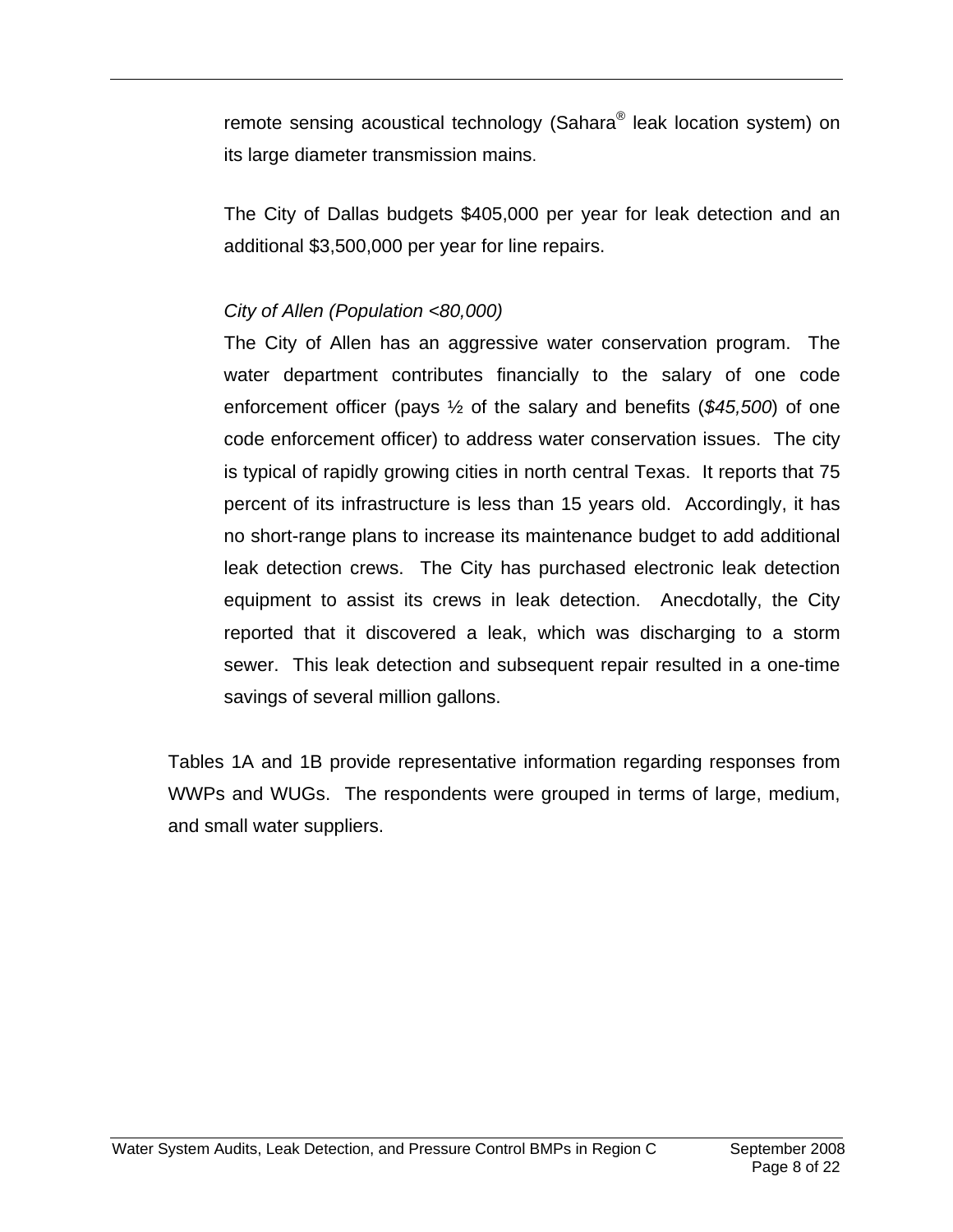#### **TABLE 1A: SURVEY RESULTS – WWP LEAK DETECTION & REPAIR**

| <b>ENTITY</b>                     | <b>ENTITY</b> | <b>BMP</b>     |                                                                                                                                                                                                                                           | <b>Annual Budget</b>                                                    |                |
|-----------------------------------|---------------|----------------|-------------------------------------------------------------------------------------------------------------------------------------------------------------------------------------------------------------------------------------------|-------------------------------------------------------------------------|----------------|
| <b>SIZE</b>                       | <b>TYPE</b>   | Implementation | <b>Description</b>                                                                                                                                                                                                                        | Leak<br><b>Detection</b>                                                | <b>Repairs</b> |
| Large<br>City                     | <b>WWP</b>    | Yes            | <b>Distribution Leak</b><br><b>Detection Program</b>                                                                                                                                                                                      | \$405,000                                                               | \$3,500,000    |
| Large<br>City                     | <b>WWP</b>    | Yes            | Leak detection<br>loggers, dedicated<br>field staff and<br>contracts for water<br>loss pilot programs,<br>meter replacement<br>program                                                                                                    | \$2,000,000                                                             |                |
| Medium<br>City                    | <b>WWP</b>    | <b>No</b>      | Not Reported                                                                                                                                                                                                                              | \$438,000                                                               |                |
| Medium<br>City                    | <b>WWP</b>    | <b>No</b>      | Not Reported                                                                                                                                                                                                                              | \$125,000                                                               |                |
| Medium<br>City                    | <b>WWP</b>    | Yes            | Vigilance in locating<br>and repairing                                                                                                                                                                                                    | Not Reported                                                            |                |
| <b>SUD</b><br>Small               | <b>WWP</b>    | No             | Leaks repaired as<br>soon as possible                                                                                                                                                                                                     | Not Reported                                                            |                |
| Medium<br>City                    | <b>WWP</b>    | No             | Currently developing<br>a program                                                                                                                                                                                                         | Not Reported                                                            |                |
| Water<br><b>District</b><br>Large | <b>WWP</b>    | Yes            | <b>ARV Maintenance</b><br>crew - checks lines<br>and appurtenances                                                                                                                                                                        | \$300,000                                                               |                |
| Water<br><b>District</b><br>Large | <b>WWP</b>    | Yes            | Routine inspections<br>(aerial and ground);<br>Remote field eddy<br>current transformer<br>coupling (non-<br>destructive) pipeline<br>testing; Pressure Pipe<br><b>Inspection Company's</b><br>Sahara Leak<br><b>Detection Technology</b> | \$50,000 for air valves;<br>\$500,000 for pipeline<br>integrity program |                |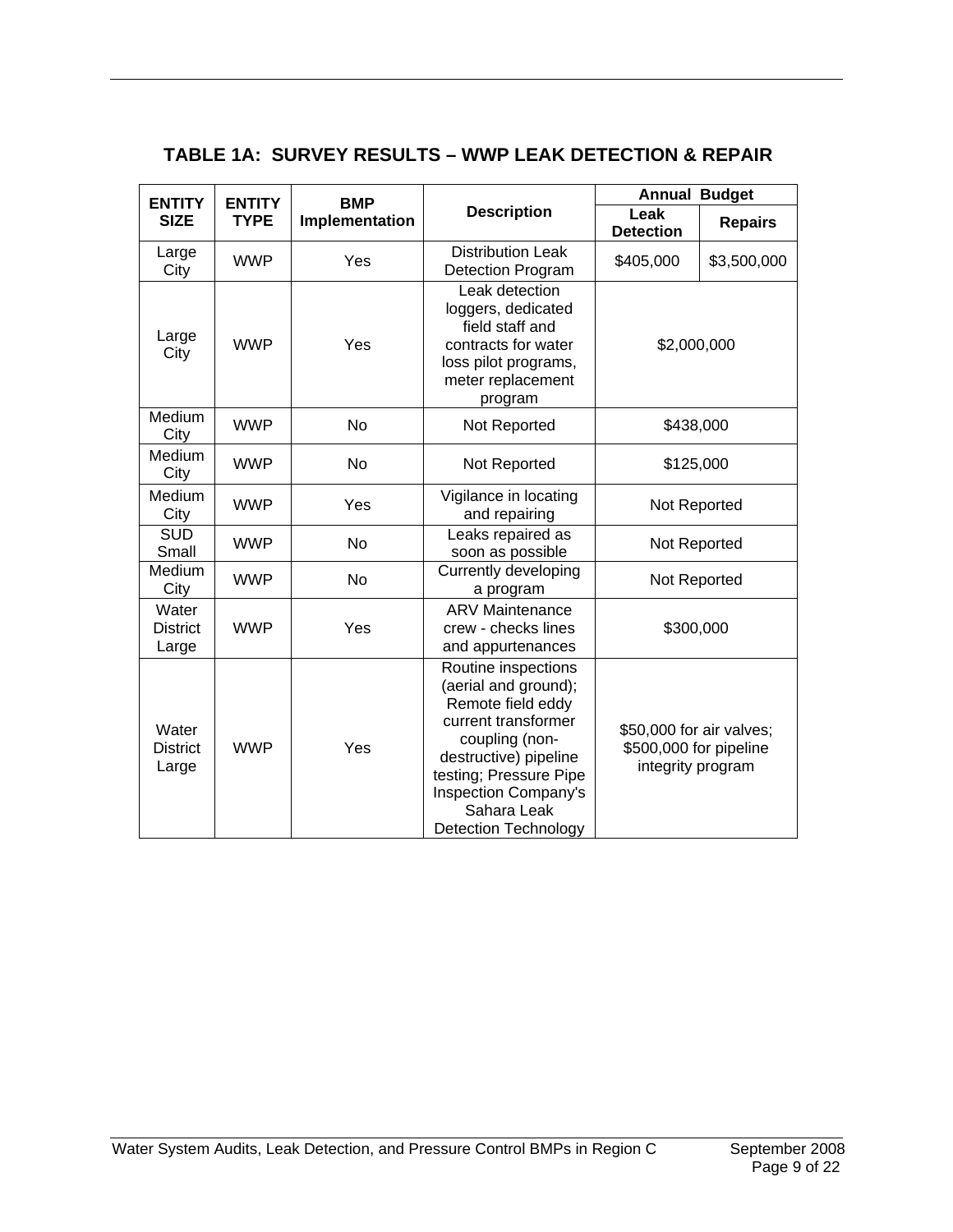### **TABLE 1B: SURVEY RESULTS – WUG LEAK DETECTION AND REPAIR**

| <b>Entity</b><br><b>Size</b> | <b>ENTITY</b><br><b>TYPE</b> | <b>BMP</b><br>Implementation | <b>Description</b>                                                                                                                            | <b>Annual Budget</b> |  |
|------------------------------|------------------------------|------------------------------|-----------------------------------------------------------------------------------------------------------------------------------------------|----------------------|--|
| Large<br>City                | <b>WUG</b>                   | <b>No</b>                    | N/A                                                                                                                                           | \$340,550            |  |
| Large<br>City                | <b>WUG</b>                   | Yes                          | <b>Automated Meter</b><br>Readers                                                                                                             | Not Reported         |  |
| Large<br>City                | <b>WUG</b>                   | Yes                          | Replacement of<br>leaking water mains;<br><b>SCADA</b> system<br>monitoring;<br>Contractors use<br>portable meters and<br>water loss formula. | \$175,000            |  |
| Medium<br>City               | <b>WUG</b>                   | Yes                          | Use leak detection<br>equipment to find<br>hidden leaks on a<br>regular basis                                                                 | \$25,000             |  |
| Medium<br>City               | <b>WUG</b>                   | Yes                          | Closely monitor<br>unaccounted for water<br>loss; city departments<br>must account for<br>usage; all city facilities<br>are metered           | Not separated        |  |
| <b>Medium</b><br>City        | <b>WUG</b>                   | Yes                          | Monitor water<br>production and billed<br>consumption daily for<br>comparison. Has a<br>crew that looks for<br>suspicious use of<br>water.    | \$250,000            |  |
| Medium<br>City               | <b>WUG</b>                   | Yes                          | Water conservation<br>crew utilized;<br>electronic equipment<br>to assist in leak<br>detection.                                               | \$125,000            |  |
| Small<br>City                | <b>WUG</b>                   | Yes                          | Not a formal program,<br>but use leak detection<br>equipment and keep<br>track to identify<br>losses.                                         | Not Reported         |  |
| Small<br>City                | <b>WUG</b>                   | No                           | Employees drive<br>system to locate leaks                                                                                                     | Not Reported         |  |
| Small<br>City                | <b>WUG</b>                   | No                           | Not Reported                                                                                                                                  | Not Reported         |  |
| Small<br>City                | <b>WUG</b>                   | Yes                          | Compare daily water<br>pumped against daily<br>average                                                                                        | \$15,000             |  |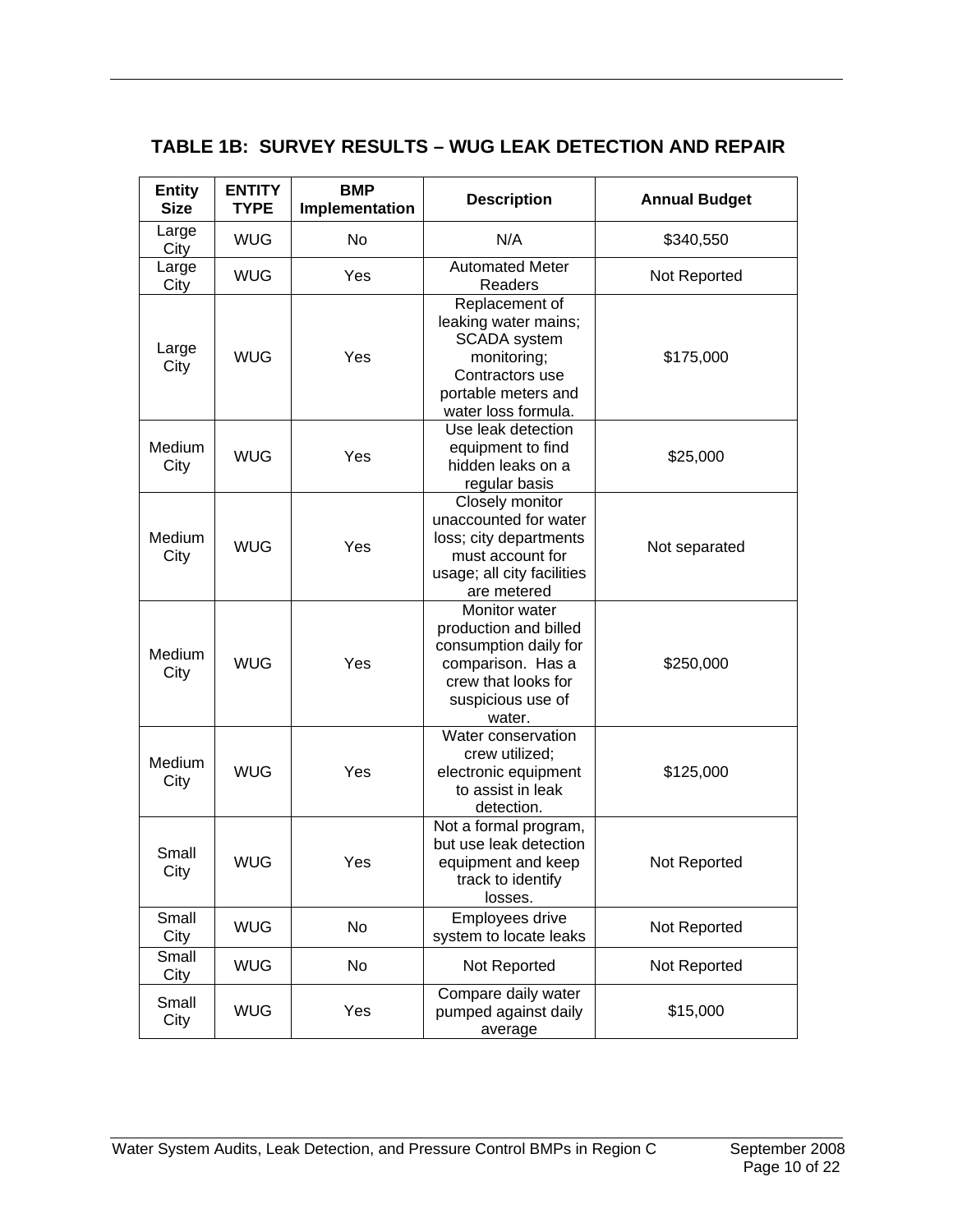The absence of quantifiable benefits makes the assessment of a leak detection program challenging. Leak detection and repair activities require additional employees and new equipment. The correlation between the costs associated with leak detection and water conservation has not been fully documented in most cases. This is a relatively new program in most utilities and will take time to establish reporting and documentation of the savings.

- c. Pressure Control. Responses were varied among the contacted WWPs and WUGs. Based on the survey results, pressure control has not been implemented on a widespread basis. The need to refill tanks and storage overnight was cited as one barrier to implementing such a program. There have been initiatives cited by some of the respondents. North Richland Hills regulates pressure throughout its system through SCADA operations. The City of Allen reported lowering water towers ten feet during summer months in order to decrease water usage.
- d. Water Meter Replacement and Upgrades. Table 2 below depicts the responses related to meter programs. The meter replacement program schedule should be prior to the expiration of a meter's life expectancy. This would ensure accurate metering. Of the entities surveyed, all but one entity reported to have an annual meter replacement program.

Changing over to automated meter readers (AMR) has not been done on a widespread basis. Based on the interviews, some utilities concluded that for their operation, changing meters to an AMR system is not cost effective. However, for other utilities, AMR have been determined to be beneficial. The utilities certainly understand the importance of a thorough meter management program.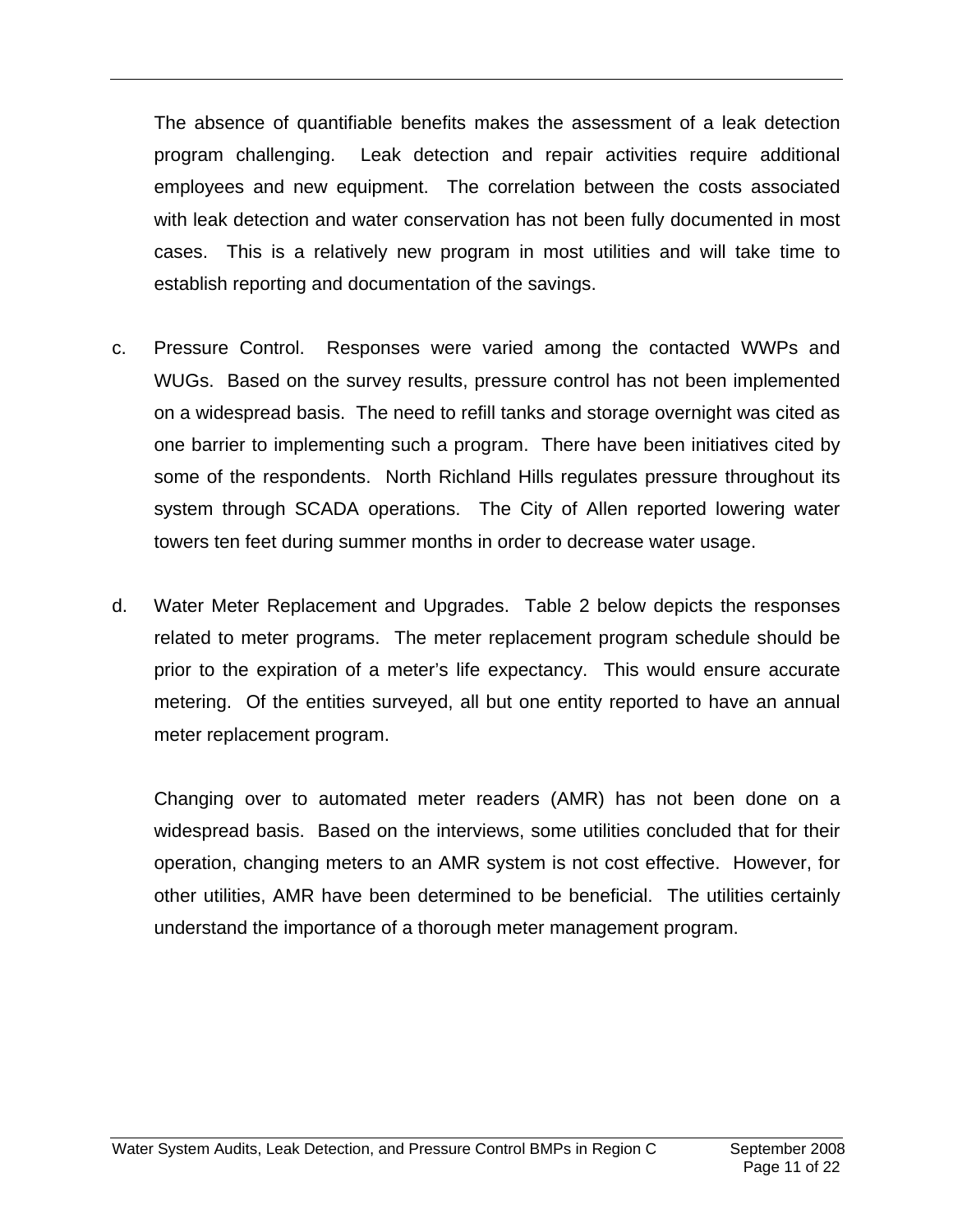| <b>Entity Size</b>          | <b>Entity Type</b> | % Meters<br><b>Replaced</b><br><b>Annually</b> | <b>Meter</b><br><b>Testing and</b><br>Replacement<br><b>Budget</b> | <b>Estimated</b><br><b>Average Line</b><br><b>Pressure</b> |
|-----------------------------|--------------------|------------------------------------------------|--------------------------------------------------------------------|------------------------------------------------------------|
| Large CITY                  | <b>WWP</b>         | 10%                                            | Not Reported                                                       | 60 psi                                                     |
| Large CITY                  | <b>WWP</b>         | 15%                                            | Not Reported                                                       | 70 psi                                                     |
| <b>Medium City</b>          | <b>WWP</b>         | 7.6%                                           | Not Reported                                                       | 60 psi                                                     |
| <b>Medium City</b>          | <b>WWP</b>         | 10%                                            | Not Reported                                                       | 65 psi                                                     |
| <b>Medium City</b>          | <b>WWP</b>         | Not Reported                                   | Not Reported                                                       | 60-100 psi                                                 |
| <b>SUD Small</b>            | <b>WWP</b>         | 100% in<br>progress                            | Not Reported                                                       | 65 psi                                                     |
| <b>Medium City</b>          | <b>WWP</b>         | 4.50%                                          | Not Reported                                                       | 50-85 psi                                                  |
| <b>Medium City</b>          | <b>WWP</b>         | 4%                                             | Not Reported                                                       | 70 psi                                                     |
| <b>Water District Large</b> | <b>WWP</b>         | 8%                                             | Not Reported                                                       | 40-50 psi                                                  |
| <b>Water District Large</b> | <b>WWP</b>         | No set %                                       | Not Reported                                                       | NA.                                                        |
| Large City                  | <b>WUG</b>         | 6%                                             | \$47,500                                                           | 70 psi                                                     |
| Large City                  | <b>WUG</b>         | 10%                                            | Not Reported                                                       | 60 psi                                                     |
| Large City                  | <b>WUG</b>         | 5%                                             | Not Reported                                                       | 68 psi                                                     |
| <b>Medium City</b>          | <b>WUG</b>         | 5%                                             | Not Reported                                                       | 60 psi                                                     |
| <b>Medium City</b>          | <b>WUG</b>         | 3%                                             | Not Reported                                                       | 47 psi                                                     |
| <b>Medium City</b>          | <b>WUG</b>         | 10%                                            | Not Reported                                                       | 80 psi                                                     |
| <b>Medium City</b>          | <b>WUG</b>         | 10%                                            | Not Reported                                                       | 75 psi                                                     |
| <b>Small City</b>           | <b>WUG</b>         | No set %                                       | Not Reported                                                       | 65 psi                                                     |
| <b>Small City</b>           | <b>WUG</b>         | 11%                                            | Not Reported                                                       | 65 psi                                                     |
| <b>Small City</b>           | <b>WUG</b>         | 10%                                            | Not Reported                                                       | 52 psi                                                     |
| <b>Small City</b>           | <b>WUG</b>         | 7%                                             | Not Reported                                                       | 55 psi                                                     |

## **TABLE 2: METER REPLACEMENT PROGRAM**

#### **4. CONCLUSIONS**

In general there is much activity and use of this BMP. Many of the respondents noted the importance of this BMP's contributions in improving water conservation. However, procedures and protocols to quantify the effectiveness of water system audits, leak detection and repair, and pressure control were not evident from many of the WUGs and WWPs based on their responses. The ability to quantify the practice's effectiveness will facilitate obtaining resources and support of this BMP.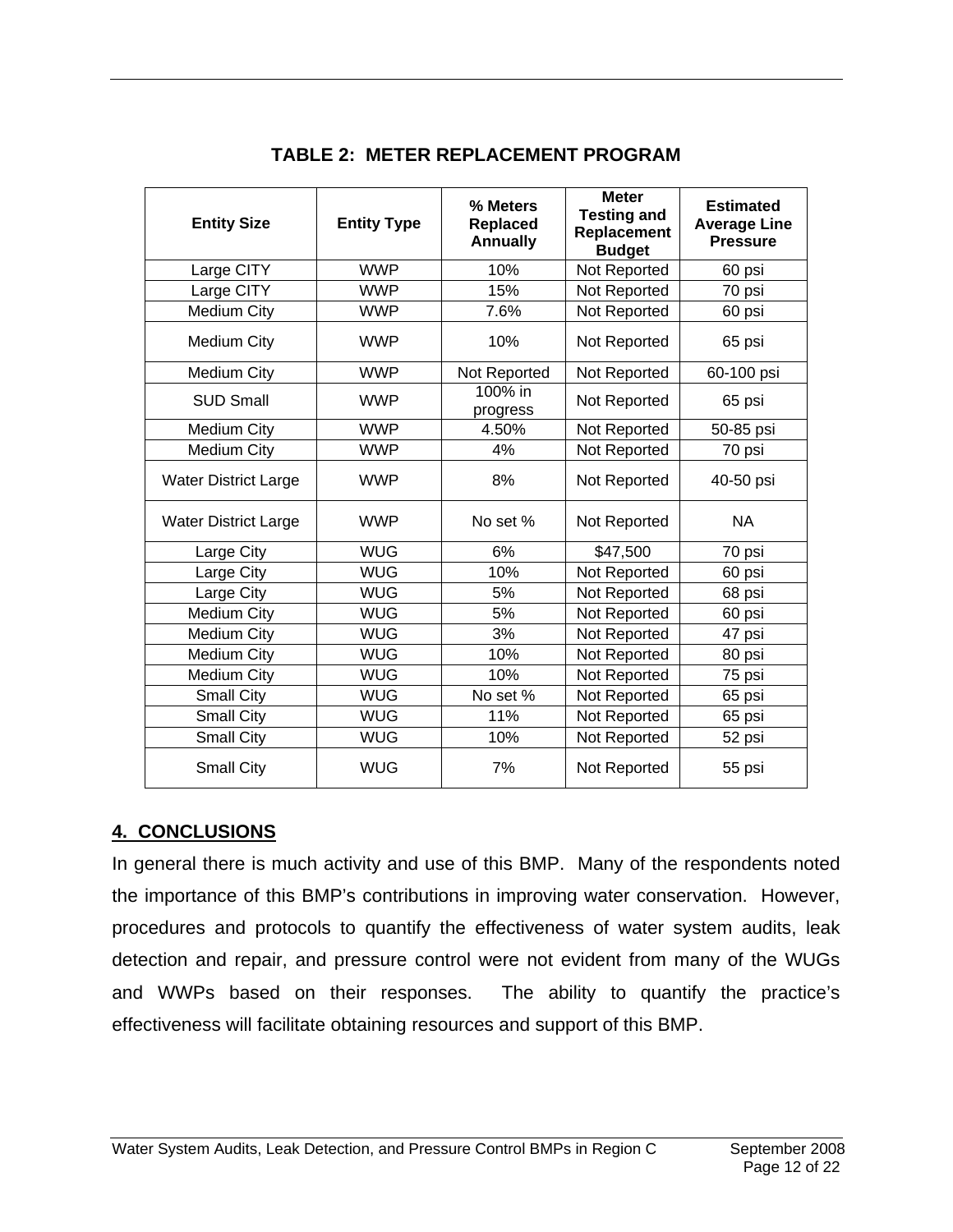#### Water System Audits

System audits were a first step towards accurately defining water use within water supply systems. The audits need to be repeated on a more frequent basis than the fiveyear program mandated by HB 3338. Without current water audit data, the Region C Water Planning Group will have to rely on the 2005 water audit data for the forthcoming regional water plan due in 2011. If water providers in Region C are currently performing water system audits, those entities should be solicited to provide audit data. This data would further define current water use within water systems to facilitate an accurate reporting for the regional water plan due in 2011.

#### Leak Detection and Repair

Costs for leak detection and repair activities for purposes of BMP identification were difficult to quantify as they are already part of the entities' operations and maintenance service.

The line between regular maintenance and conservation is vague. Whereas the monetary cost of leak detection and repair may be difficult to quantify, the water savings could be collected relatively simply. In order to quantify the amount of water lost in each leak detected and repaired, a protocol based on line pressure, size of aperture, and assumed duration of leak should be developed. If the major water supply providers adopted such a protocol and the results were made available to the Region C Water Planning Group, there could be an increase in the quantification of the results of the program throughout the Region. This information is not being tracked routinely by most entities.

It is apparent from survey responses that leak detection and repair is a priority among the utilities. Quantifiable results of the water savings from these individual programs will greatly help utilities to adopt and resource those activities that have the most benefits.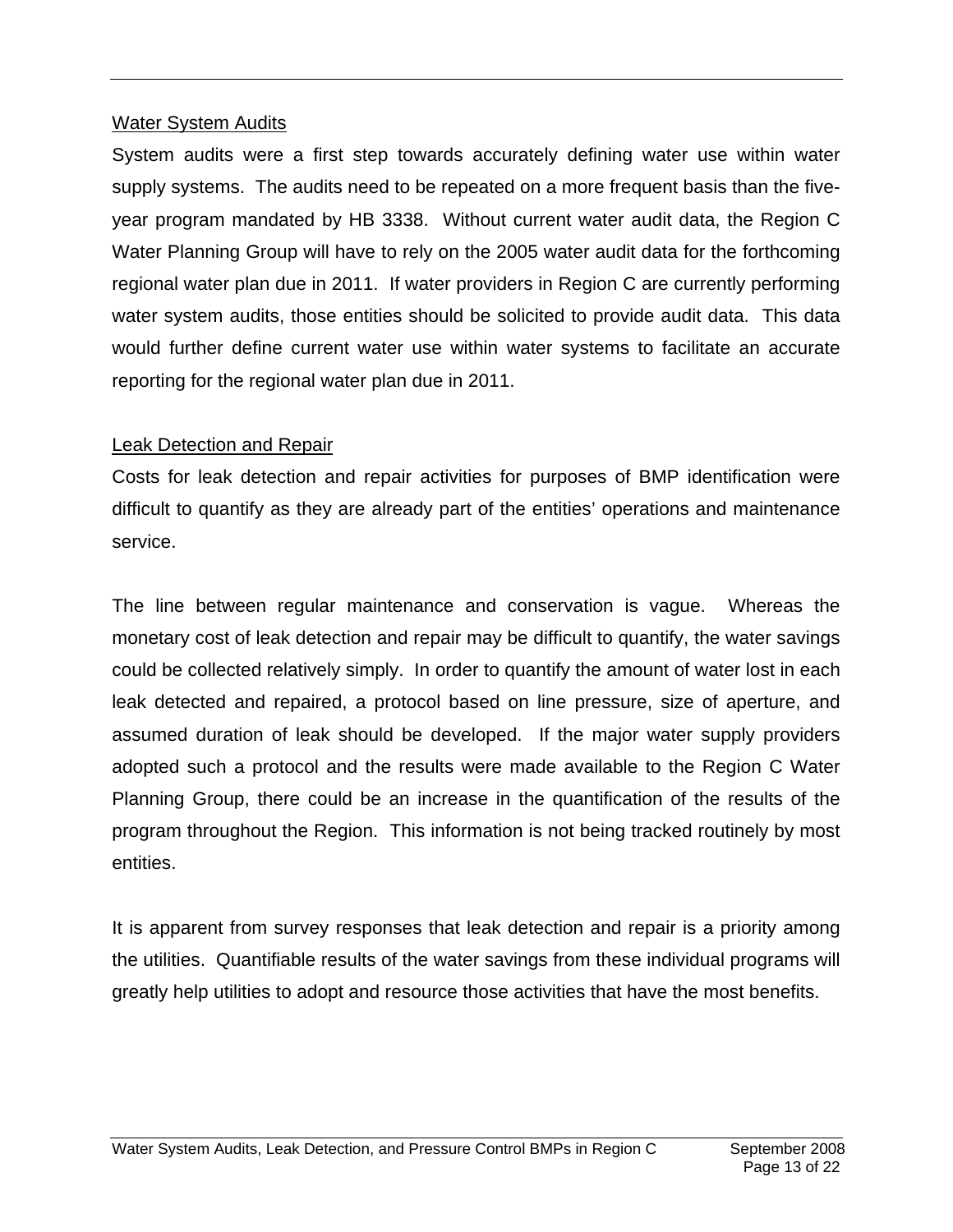#### Pressure Control

Pressure control is not practiced for the sake of water conservation by most water supply providers, including the five major providers. No recommendations are made regarding this specific component of the BMP. However, at such time that leak information is better quantified in the Leak Detection and Repair Component, it is recommended that the consideration of use of pressure control protocols be encouraged in Region C.

### Meter Replacement and Upgrade

The meter management program is reported by most respondents to be effectively managed. There does not appear to be a trend to upgrade the meter systems to AMR systems. Based on interviews, the issue is one of economics. The benefits compared to the cost of implementation have not been demonstrated to the utility managers to compel them to invest in AMR systems.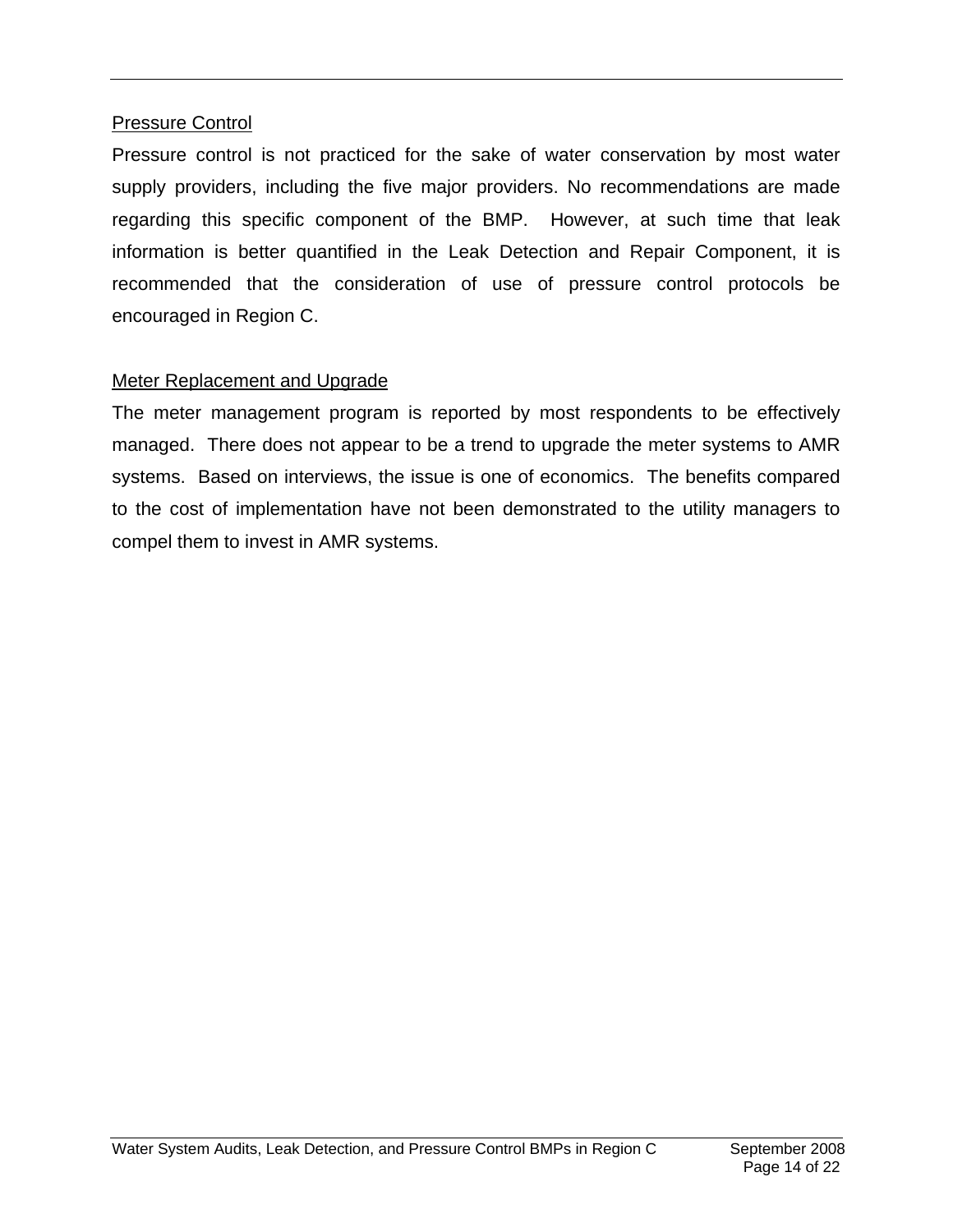# **ATTACHMENT A**

# **ENTITIES CONTACTED FOR FOCUS GROUP SURVEY**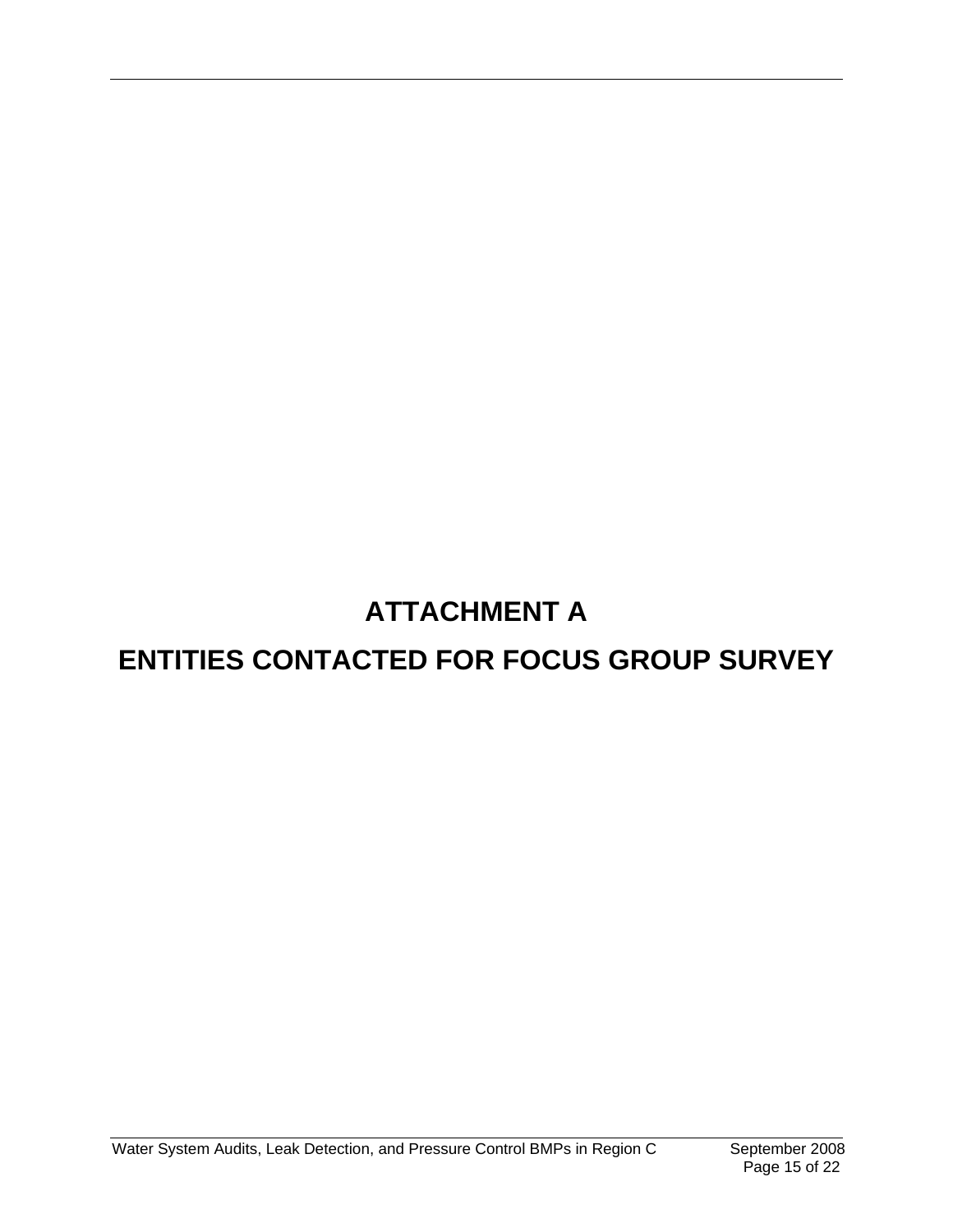## WHOLESALE WATER PROVIDERS

- CITY OF DALLAS
- CITY OF DENTON
- CITY OF FORT WORTH
- CITY OF MANSFIELD
- CITY OF NORTH RICHLAND HILLS
- CITY OF WAXAHACHIE
- CITY OF WEATHERFORD
- NORTH TEXAS MUNICIPAL WATER DISTRICT
- ROCKETT SPECIAL UTILITY DISTRICT
- TARRANT REGIONAL WATER DISTRICT
- TRINITY RIVER AUTHORITY OF TEXAS
- UPPER TRINITY REGIONAL WATER DISTRICT

# WATER USER GROUPS

- CITY OF ALLEN
- CITY OF ARLINGTON
- CITY OF AUBREY
- CITY OF AZLE
- CITY OF CARROLLTON
- CITY OF CHICO
- CITY OF FRISCO
- CITY OF LEWISVILLE
- CITY OF McKINNEY
- CITY OF PLANO
- CITY OF WYLIE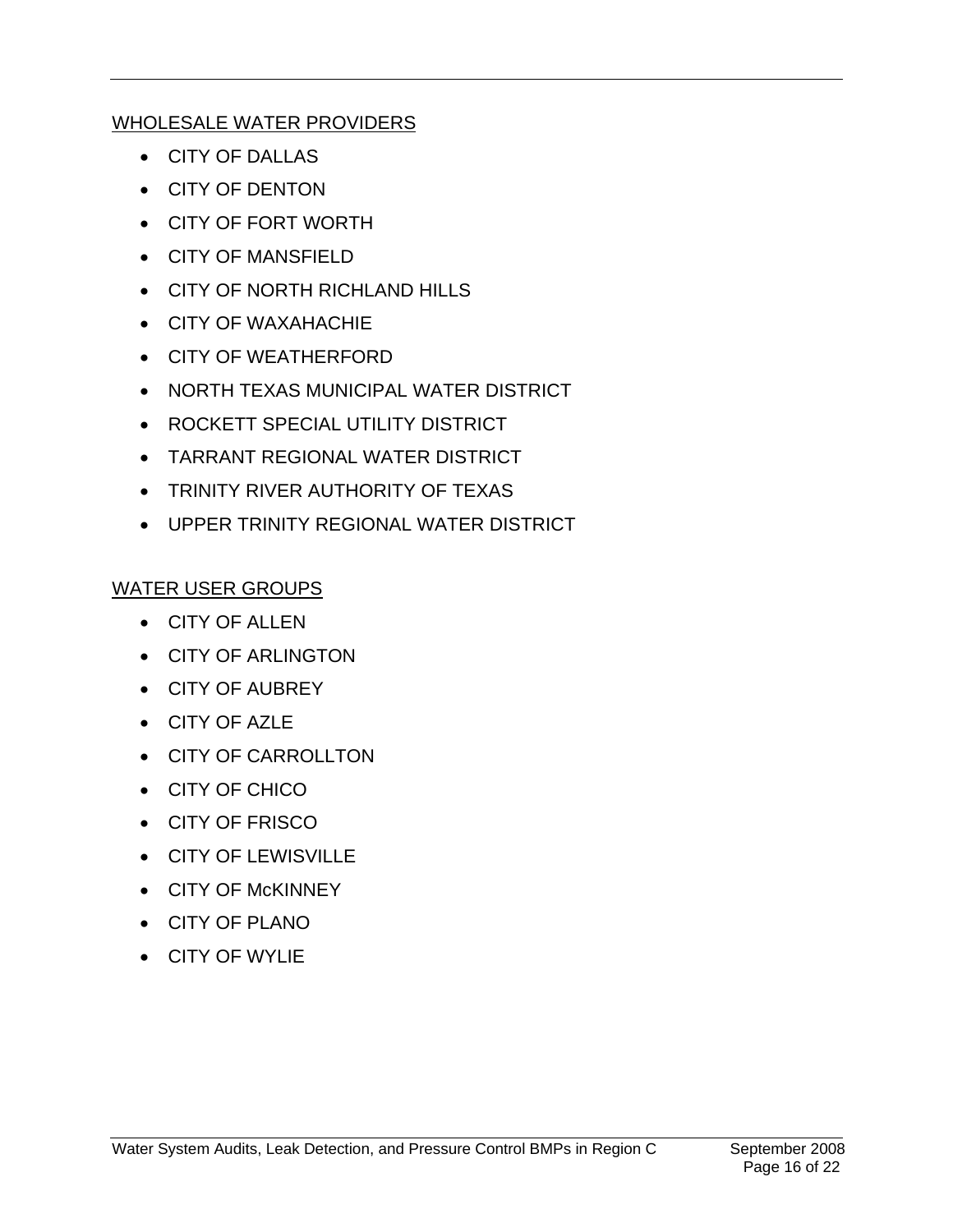# **ATTACHMENT B**

# **LISTING OF UTILITIES PROVIDING A 2005 WATER SYSTEM AUDIT**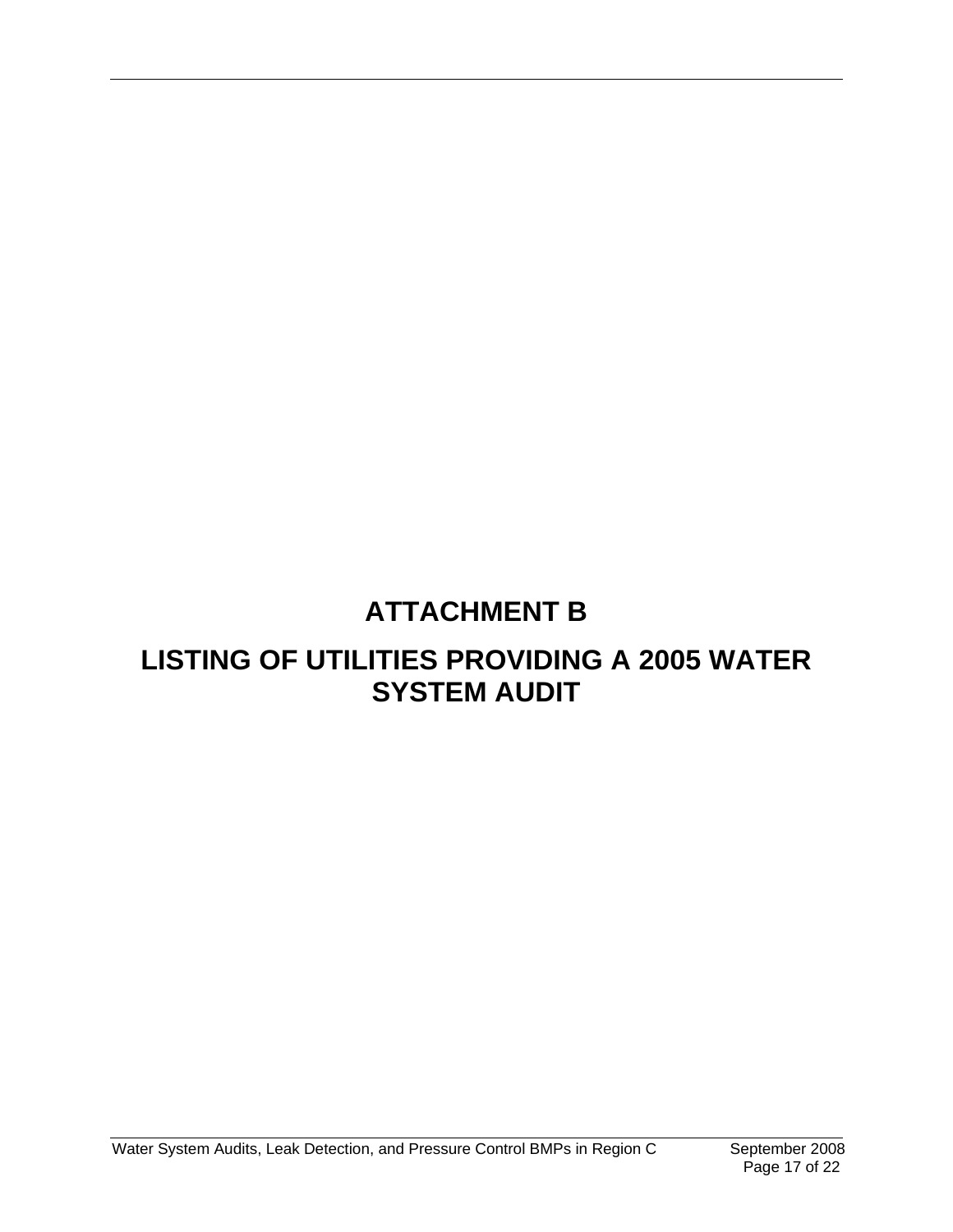| <b>UTILITY NAME</b>                 | <b>COUNTY</b>    |
|-------------------------------------|------------------|
| ABLES SPRINGS WSC                   | <b>KAUFMAN</b>   |
| AERO VALLEY WATER SERVICE           | <b>DENTON</b>    |
| <b>ANGUS WSC</b>                    | <b>NAVARRO</b>   |
| <b>ARGYLE WSC</b>                   | <b>DENTON</b>    |
| ATHENS WATER SYSTEM COOP            | <b>HENDERSON</b> |
| <b>AURORA VISTA</b>                 | <b>WISE</b>      |
| AVALON WATER SUPPLY & SEWER SERVICE | <b>ELLIS</b>     |
| <b>CORPORATION</b>                  |                  |
| <b>BARTONVILLE WSC</b>              | <b>DENTON</b>    |
| BEACHWOOD ESTATES & NORTH TRINIDAD  | <b>HENDERSON</b> |
| BEATON LAKE ESTATES WATER SYSTEM    | <b>NAVARRO</b>   |
| <b>BECKER JIBA WSC</b>              | <b>KAUFMAN</b>   |
| <b>BENBROOK HILLS</b>               | <b>TARRANT</b>   |
| BENBROOK WATER & SEWER AUTHORITY    | <b>TARRANT</b>   |
| BENT TRAIL HOMEOWNERS ASSOC         | <b>TARRANT</b>   |
| BLACKLAND WATER SUPPLY CORPORATION  | <b>ROCKWALL</b>  |
| <b>BLUE MOUND</b>                   | <b>TARRANT</b>   |
| <b>BLUEBONNET HILLS WSC</b>         | <b>PARKER</b>    |
| <b>BOLIVAR WSC</b>                  | <b>DENTON</b>    |
| <b>BRIARWOOD HARBOR</b>             | <b>HENDERSON</b> |
| BRITTANY HILL WATER SUPPLY          | <b>DENTON</b>    |
| <b>BUENA VISTA BETHEL SUD</b>       | <b>ELLIS</b>     |
| <b>CRCWSC</b>                       | <b>HENDERSON</b> |
| CHAMBERS MEADOW ESTATE WATER CO     | <b>ELLIS</b>     |
| <b>CHATFIELD WSC</b>                | <b>NAVARRO</b>   |
| <b>CHEROKEE SHORES WATER SUPPLY</b> | <b>HENDERSON</b> |
| <b>CITY OF ADDISON</b>              | <b>DALLAS</b>    |
| <b>CITY OF ALLEN</b>                | <b>COLLIN</b>    |
|                                     |                  |
| <b>CITY OF ALVORD</b>               | <b>WISE</b>      |
| <b>CITY OF ARLINGTON</b>            | <b>TARRANT</b>   |
| <b>CITY OF ATHENS</b>               | <b>HENDERSON</b> |
| <b>CITY OF BARRY</b>                | <b>NAVARRO</b>   |
| <b>CITY OF BELLS</b>                | <b>GRAYSON</b>   |
| CITY OF BLOOMING GROVE              | <b>NAVARRO</b>   |
| <b>CITY OF BOYD</b>                 | <b>WISE</b>      |
| <b>CITY OF CALLISBURG</b>           | <b>COOKE</b>     |
| <b>CITY OF CARROLLTON</b>           | <b>DALLAS</b>    |
| <b>CITY OF CELINA</b>               | <b>COLLIN</b>    |
| <b>CITY OF CHICO EAST</b>           | <b>WISE</b>      |
| <b>CITY OF COCKRELL HILL</b>        | <b>DALLAS</b>    |
| <b>CITY OF COLLINSVILLE</b>         | <b>GRAYSON</b>   |
| <b>CITY OF COPPELL</b>              | <b>DALLAS</b>    |
| <b>CITY OF CORINTH</b>              | <b>DENTON</b>    |
| <b>CITY OF CORSICANA</b>            | <b>NAVARRO</b>   |
| <b>CITY OF CRANDALL</b>             | <b>KAUFMAN</b>   |
| <b>CITY OF DAWSON</b>               | <b>NAVARRO</b>   |
| <b>CITY OF DENTON</b>               | <b>DENTON</b>    |
| <b>CITY OF DESOTO</b>               | <b>DALLAS</b>    |
| <b>CITY OF DUNCANVILLE</b>          | <b>DALLAS</b>    |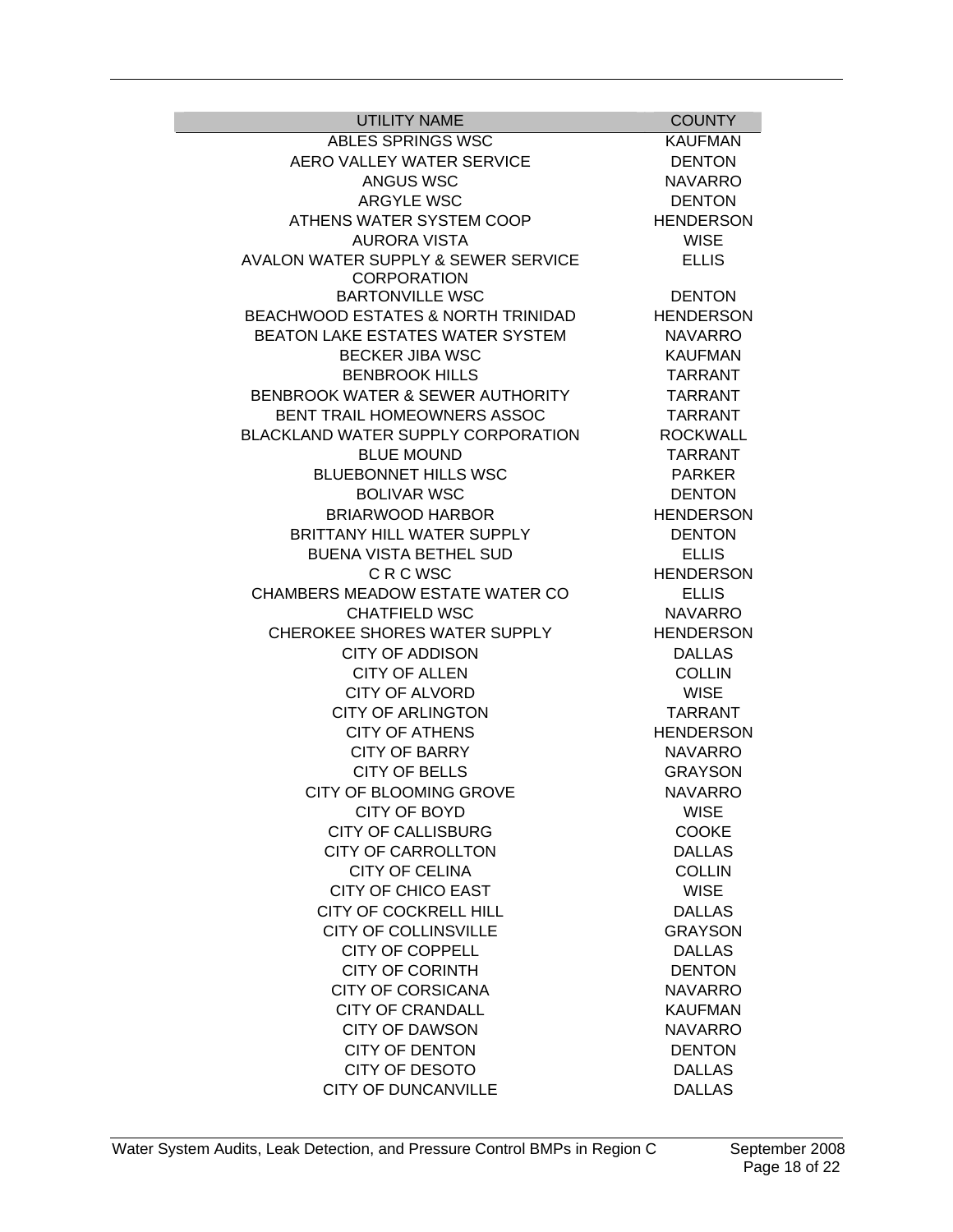CITY OF ECTOR FANNIN CITY OF ENNIS ELLIS CITY OF EULESS TARRANT CITY OF EVERMAN TARRANT CITY OF FAIRVIEW COLLIN CITY OF FARMERS BRANCH DALLAS CITY OF FATE ROCKWALL CITY OF FORT WORTH TARRANT CITY OF FRISCO COLLIN CITY OF GAINESVILLE COOKE CITY OF GARLAND DALLAS CITY OF GRAND PRAIRIE DALLAS CITY OF GRAPEVINE TARRANT CITY OF GUNTER GRAYSON CITY OF HALTOM CITY **TARRANT** CITY OF HASLET TARRANT CITY OF HEATH ROCKWALL CITY OF HIGHLAND VILLAGE DENTON CITY OF HOWE GRAYSON CITY OF IRVING DALLAS CITY OF ITALY ELLIS CITY OF KAUFMAN KAUFMAN CITY OF KELLER TARRANT CITY OF KEMP **KAUFMAN** CITY OF KENNEDALE TARRANT CITY OF KRUM DENTON CITY OF LAKE WORTH TARRANT CITY OF LANCASTER DALLAS CITY OF LEONARD FANNIN CITY OF LEWISVILLE DENTON CITY OF LINDSAY COOKE CITY OF LOG CABIN HENDERSON CITY OF MABANK KAUFMAN CITY OF MALAKOFF HENDERSON CITY OF MANSFIELD TARRANT CITY OF MCKINNEY COLLIN CITY OF MESQUITE DALLAS CITY OF MIDLOTHIAN ELLIS CITY OF MILFORD ELLIS CITY OF MUENSTER COOKE CITY OF MURPHY COLLIN CITY OF NEWARK WISE CITY OF NORTH RICHLAND HILLS TARRANT CITY OF PARADISE WISE CITY OF PLANO COLLIN CITY OF POTTSBORO GRAYSON CITY OF RENO PARKER CITY OF RHOME WISE CITY OF RICHLAND HILLS TARRANT CITY OF SANSOM PARK TARRANT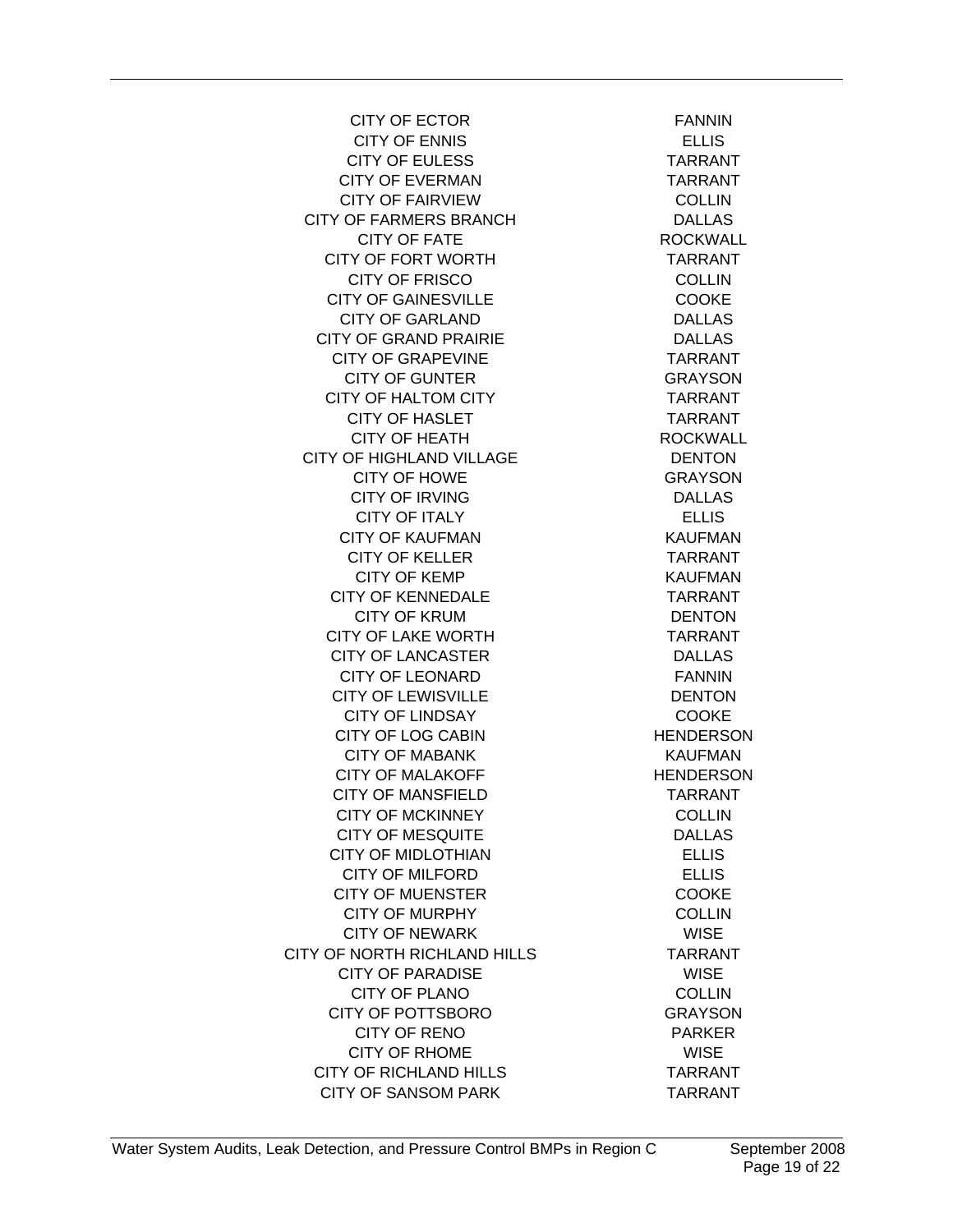CITY OF SEAGOVILLE DALLAS CITY OF SOUTHLAKE TARRANT CITY OF TEAGUE FREESTONE CITY OF TERRELL KAUFMAN CITY OF TIOGA GRAYSON CITY OF TOM BEAN GRAYSON CITY OF TRENTON FANNIN CITY OF UNIVERSITY PARK DALLAS CITY OF VAN ALSTYNE GRAYSON CITY OF WATAUGA TARRANT CITY OF WAXAHACHIE ELLIS CITY OF WESTWORTH VILLAGE TARRANT CITY OF WHITEWRIGHT **GRAYSON** CITY OF WILMER DALLAS CITY OF WORTHAM FREESTONE CITY OF WYLIE COLLIN COLLEGE MOUND WSC KAUFMAN COMBINE WSC DALLAS COPEVILLE WSC COLLIN COUNTRY CLUB WATER SUPPLY INC KAUFMAN COUNTRY RIDGE WATER COLLIN COYOTE RIDGE ADDITION WISE CRAZY HORSE RANCH WATER CO PARKER CRESCENT HEIGHTS WSC HENDERSON CULLEOKA WSC COLLIN DALLAS COUNTY WCID 6 DALLAS DALLAS WATER UTILITY DALLAS DENTON CREEK ESTATES DENTON DESERT WSC COLLIN DIAL WSC FANNIN DOGWOOD ESTATES WATER COMPANY HENDERSON DONIE WATER WORKS INC FREESTONE DOUBLE ROCK ESTATES DENTON EAST CEDAR CREEK FWSD B A MCKAY HENDERSON EAST CEDAR CREEK FWSD BROOKSHIRE HENDERSON EAST FORK SUD COLLIN EAST GARRETT WSC ELLIS ELMONT FARMINGTON WSC GRAYSON EMERALD FOREST ELLIS EMHOUSE WATER SYSTEM NAVARRO FOREST HILL TWO WSC DENTON FORNEY LAKE WSC KAUFMAN FRIENDLY OAKS WSC TARRANT FROGNOT WSC COLLIN GARRETT COMMUNITY WATER CO **ELLIS** GASTONIA SCURRY WSC KAUFMAN GOBER MUD **EXAMPLE 1999** FANNIN GRANDE CASA ELLIS GREEN ACRES WATER SYSTEM PARKER GUNTER RURAL WSC GRAYSON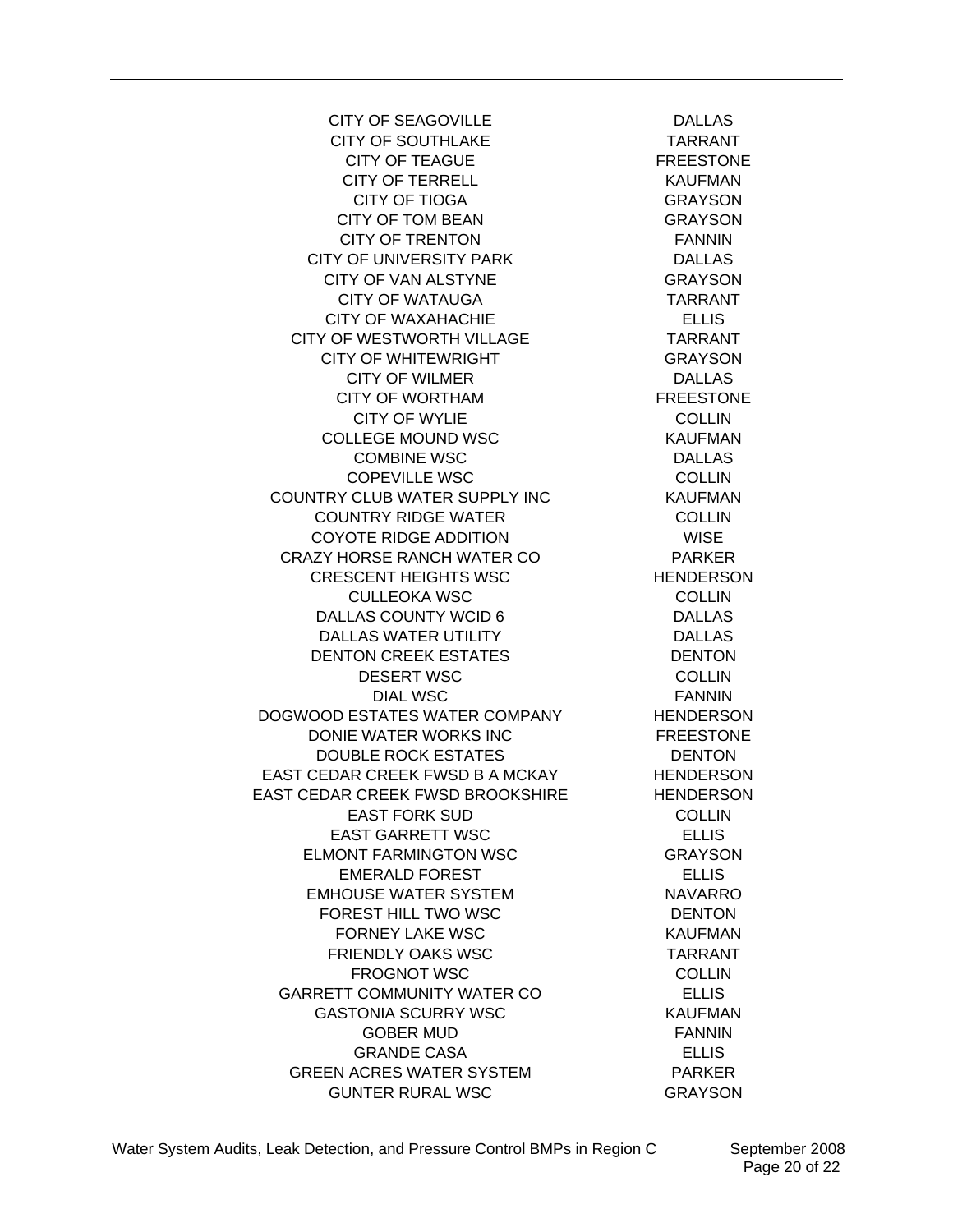HARBOR GROVE WSC DENTON HIDDEN ACRES WATER SYSTEM HENDERSON HIDDEN HILLS HARBOR & CAROLYNN ESTATES HENDERSON HILLS OF OLIVER CREEK THE WISE HORSESHOE BEND WATER SYSTEM PARKER KENTUCKYTOWN WSC GRAYSON KNOB HILL WATER SYSTEM **EXAMPLE SYSTEM** DENTON KYKER LANE COMMUNITY WATER SYSTEM GRAYSON LAKE CITIES MUNICIPAL UTILITY AUTHORITY DENTON LAKEVIEW RANCHETTES ELLIS LAKEWOOD WATER EAST HENDERSON LAKEWOOD WATER WEST HENDERSON LANNIUS MUD **EXAMPLE 1999** LAWRENCE WSC **KAUFMAN** LONGHORN MEADOWS ADDITION DENTON LUELLA WSC GRAYSON MARKUM RANCH ESTATES TARRANT MEADOW RANCH WATER SYSTEM DENTON MICHAELS COVE WATER SUPPLY HENDERSON MILLIGAN WSC COLLIN MILLSAP WSC **PARKER** MOODY WATER SYSTEM FREESTONE MOUNTAIN RIVER WATER COMPANY PARKER MOUNTAIN SPRINGS WSC COOKE MUSTANG SUD DENTON NAVARRO MILLS WSC NAVARRO NORTH COLLIN WSC COLLIN NORTH FARMERSVILLE WSC COLLIN NORTH KAUFMAN WSC KAUFMAN NORTHCREST WATER SYSTEM NAVARRO NORTHERN HILLS WATER SERVICE GRAYSON NORTHWEST GRAYSON COUNTY WCID 1 GRAYSON OAK RIDGE SOUTH GALE WSC GRAYSON PARKERVILLE EAST MOBILE HOME PARK DALLAS PARTICIPATION DEVELOPMENT OF TEXAS PINNACLE CLUB HENDERSON PAYNE SPRINGS WSC HENDERSON PILOT POINT RURAL WATER SUPPLY DENTON PINK HILL WSC GRAYSON PIONEER VALLEY WATER CO COOKE PLEASANT GROVE WSC FREESTONE POETRY WSC KAUFMAN PONDEROSA ADDITION UTILITIES DENTON PRESTON SHORES WATER SYSTEM GRAYSON PURDON WATER CO NAVARRO RETREAT WATER SYSTEM NAVARRO RICE WSC NAVARRO RICHLAND SYSTEM NAVARRO RIO BRAZOS WSC PARKER ROCKETT SUD
BOOKETT SUD
SELLIS ROSE HILL WSC KAUFMAN